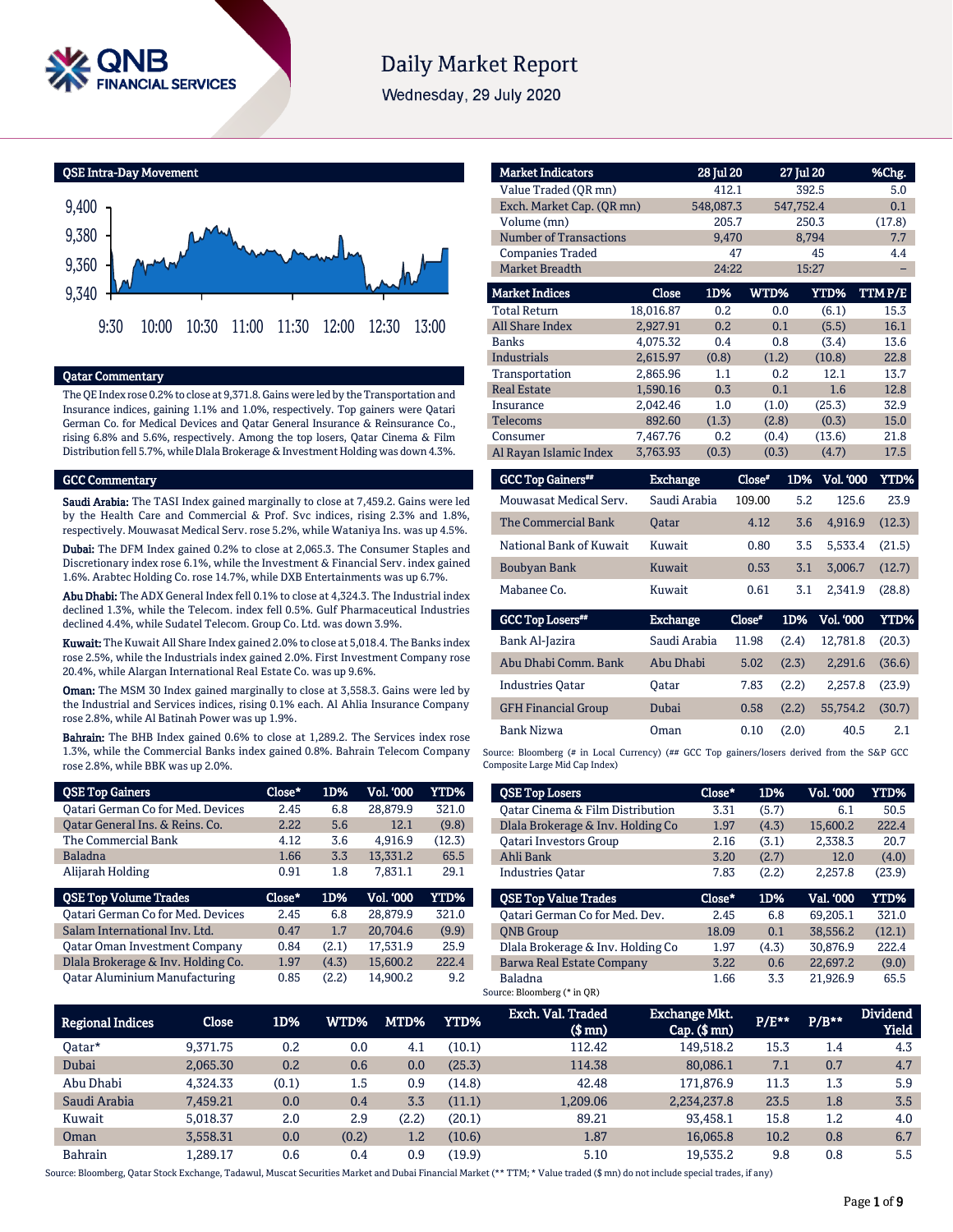# Qatar Market Commentary

- The QE Index rose 0.2% to close at 9,371.8. The Transportation and Insurance indices led the gains. The index rose on the back of buying support from Qatari shareholders despite selling pressure from GCC, Arab and Foreign shareholders.
- Qatari German Company for Medical Devices and Qatar General Insurance & Reinsurance Company were the top gainers, rising 6.8% and 5.6%, respectively. Among the top losers, Qatar Cinema & Film Distribution Company fell 5.7%, while Dlala Brokerage & Investment Holding Company was down 4.3%.
- Volume of shares traded on Tuesday fell by 17.8% to 205.7mn from 250.3mn on Monday. Further, as compared to the 30-day moving average of 308.8mn, volume for the day was 33.4% lower. Qatari German Company for Medical Devices and Salam International Investment Limited were the most active stocks, contributing 14.0% and 10.1% to the total volume, respectively.

| <b>Overall Activity</b>    | Buy %* | Sell %* | Net (QR)         |
|----------------------------|--------|---------|------------------|
| Oatari Individuals         | 48.59% | 50.85%  | (9,313,658.9)    |
| <b>Oatari Institutions</b> | 19.10% | 12.78%  | 26,050,463.4     |
| Oatari                     | 67.69% | 63.63%  | 16,736,804.5     |
| <b>GCC</b> Individuals     | 0.98%  | 1.22%   | (995, 742.1)     |
| <b>GCC</b> Institutions    | 0.40%  | 1.53%   | (4,653,914.3)    |
| <b>GCC</b>                 | 1.38%  | 2.75%   | (5,649,656.4)    |
| Arab Individuals           | 12.23% | 12.47%  | (987, 973.1)     |
| <b>Arab Institutions</b>   | 0.02%  |         | 90,100.0         |
| Arab                       | 12.26% | 12.47%  | (897, 873.1)     |
| Foreigners Individuals     | 2.92%  | 2.84%   | 358,952.3        |
| Foreigners Institutions    | 15.75% | 18.31%  | (10,548,227.3)   |
| <b>Foreigners</b>          | 18.67% | 21.15%  | (10, 189, 275.0) |

Source: Qatar Stock Exchange (\*as a % of traded value)

# Earnings Releases and Earnings Calendar

# Earnings Releases

| Company                               | <b>Market</b>  | Currency   | Revenue (mn)<br>202020 | % Change<br>YoY | <b>Operating Profit</b><br>(mn) 2Q2020 | % Change<br>YoY          | <b>Net Profit</b><br>(mn) 2Q2020 | % Change<br>YoY |
|---------------------------------------|----------------|------------|------------------------|-----------------|----------------------------------------|--------------------------|----------------------------------|-----------------|
| Nama Chemicals Co.                    | Saudi Arabia   | <b>SR</b>  | 104.5                  | $-22.1%$        | 0.9                                    | $-62.7%$                 | (3.3)                            | N/A             |
| Eastern Province Cement Co.           | Saudi Arabia   | <b>SR</b>  | 146.0                  | $-8.2%$         | 31.0                                   | 29.2%                    | 30.0                             | $-6.3%$         |
| The National Co. for Glass Industries | Saudi Arabia   | <b>SR</b>  | 19.0                   | $-6.9%$         | (2.2)                                  | N/A                      | (10.1)                           | N/A             |
| Amlak Int, for Real Estate Finance    | Saudi Arabia   | <b>SR</b>  | 73.2                   | 6.2%            | 52.3                                   | 16.4%                    | 23.8                             | 20.9%           |
| Zamil Industrial Investment Co.       | Saudi Arabia   | <b>SR</b>  | 754.2                  | $-27.9%$        | (39.0)                                 | N/A                      | (58.3)                           | N/A             |
| Saudi Industrial Development Co.      | Saudi Arabia   | <b>SR</b>  | 41.6                   | $-22.8%$        | 3.0                                    | N/A                      | 4.3                              | N/A             |
| Umm Al-Qura Cement Co.                | Saudi Arabia   | <b>SR</b>  | 62.6                   | 34.8%           | 27.5                                   | 49.4%                    | 21.0                             | 70.7%           |
| Dubai Financial Market                | Dubai          | <b>AED</b> | 102.5                  | 15.7%           | -                                      | $\overline{\phantom{0}}$ | 44.2                             | 19.6%           |
| United Fidelity Insurance Company     | Abu Dhabi      | <b>AED</b> | 73.3                   | 76.8%           |                                        |                          | 1.1                              | 82.5%           |
| Ras Alkhaima National Ins. Co.        | Abu Dhabi      | <b>AED</b> | 18.9                   | 43.6%           | -                                      | $-$                      | 5.5                              | 72.4%           |
| Agthia Group                          | Abu Dhabi      | <b>AED</b> | 518.8                  | $-6.5%$         | 16.1                                   | $-62.2%$                 | 15.6                             | $-64.6%$        |
| <b>Banader Hotels Company#</b>        | <b>Bahrain</b> | <b>BHD</b> | 80.0                   | $-88.9%$        |                                        |                          | (808.5)                          | N/A             |

Source: Company data, DFM, ADX, MSM, TASI, BHB. (# – Values in Thousands)

## Earnings Calendar

| <b>Tickers</b> | <b>Company Name</b>                              | Date of reporting 2Q2020 results | No. of days remaining | <b>Status</b> |
|----------------|--------------------------------------------------|----------------------------------|-----------------------|---------------|
| <b>AHCS</b>    | Aamal Company                                    | 29-Jul-20                        | 0                     | Due           |
| <b>UDCD</b>    | <b>United Development Company</b>                | 29-Jul-20                        | $\mathbf{0}$          | Due           |
| <b>BLDN</b>    | Baladna                                          | $5 - Aug-20$                     | 7                     | Due           |
| <b>AKHI</b>    | Al Khaleej Takaful Insurance Company             | $5 - Aug-20$                     | 7                     | Due           |
| <b>DOHI</b>    | Doha Insurance Group                             | $9-Aug-20$                       | 11                    | Due           |
| <b>OGMD</b>    | <b>Qatari German Company for Medical Devices</b> | $9-Aug-20$                       | 11                    | Due           |
| <b>IGRD</b>    | <b>Investment Holding Group</b>                  | 10-Aug-20                        | 12                    | Due           |
| <b>SIIS</b>    | Salam International Investment Limited           | 10-Aug-20                        | 12                    | Due           |
| <b>DBIS</b>    | Dlala Brokerage & Investment Holding Company     | 11-Aug-20                        | 13                    | Due           |
| <b>MCCS</b>    | <b>Mannai Corporation</b>                        | 11-Aug-20                        | 13                    | Due           |
| <b>MRDS</b>    | Mazaya Qatar Real Estate Development             | 12-Aug-20                        | 14                    | Due           |
| QOIS           | <b>Qatar Oman Investment Company</b>             | 12-Aug-20                        | 14                    | Due           |
| QCFS           | Qatar Cinema & Film Distribution Company         | 12-Aug-20                        | 14                    | Due           |
| <b>MERS</b>    | Al Meera Consumer Goods Company                  | 12-Aug-20                        | 14                    | Due           |
| <b>GISS</b>    | <b>Gulf International Services</b>               | 12-Aug-20                        | 14                    | Due           |
| <b>ERES</b>    | Ezdan Holding Group                              | 13-Aug-20                        | 15                    | Due           |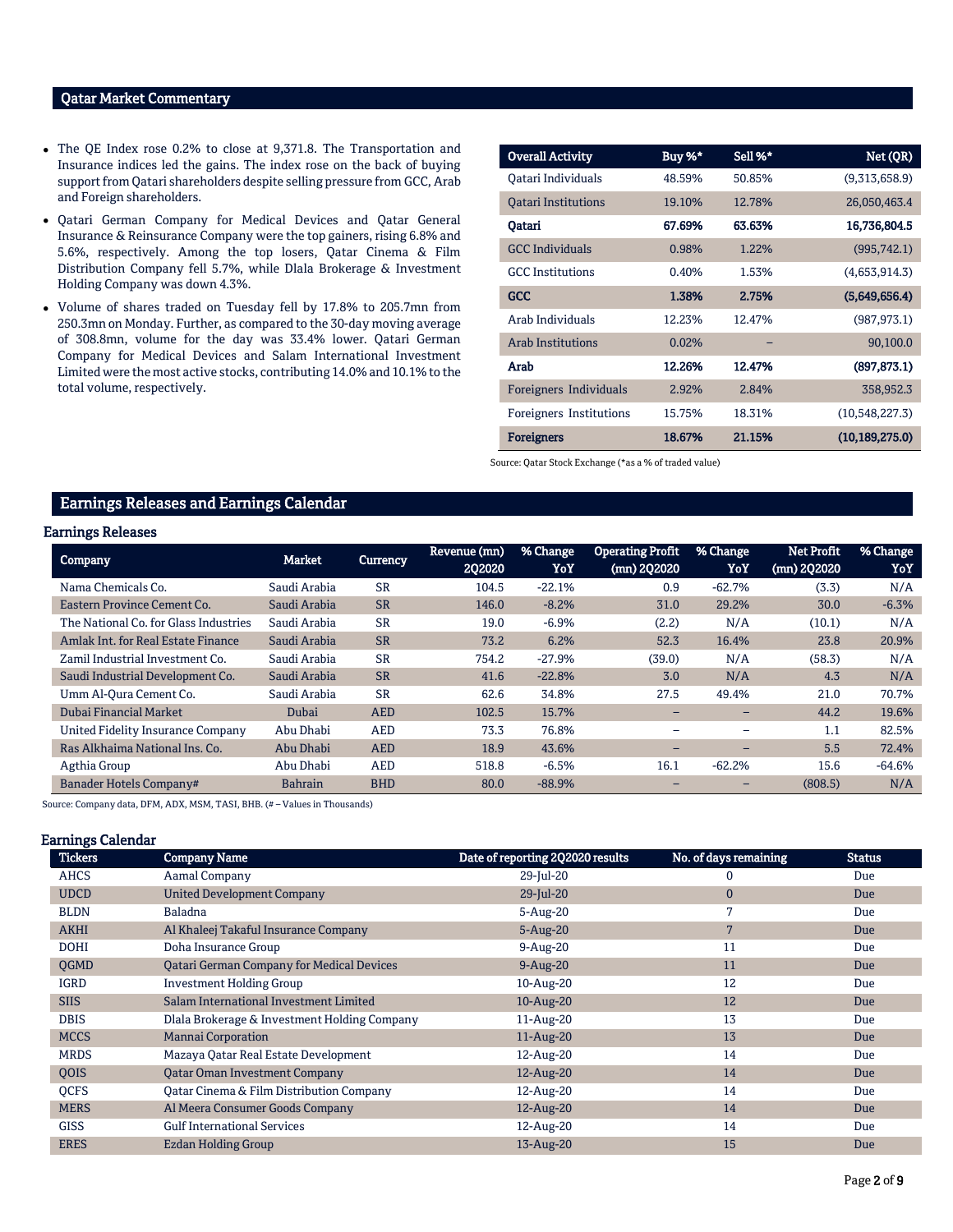# Source: QSE

#### News

# Qatar

- VFQS' net profit declines 3.9% YoY and 30.7% QoQ in 2Q2020, below our estimate – Vodafone Qatar's (VFQS) net profit declined 3.9% YoY (-30.7% QoQ) to QR33.2mn in 2Q2020, below our estimate of QR51.4mn (variation of -35.4%). The company's Revenue came in at QR531.5mn in 2Q2020, which represents an increase of 0.8% YoY. However, on QoQ basis Revenue fell 1.7%. In 1H2020, VFQS reported net profit of QR81.1mn compared to net profit amounting to QR78.1mn for the same period of the previous year. EPS amounted to QR0.019 in 1H2020 as compared to QR0.018 in 1H2019. Service revenue grew by 3.4% to reach QR1bn while total revenue increased by 1% to QR1.1bn, driven by the continued growth in postpaid and higher home broadband revenue, VFQS announced. EBITDA (earnings before interest, taxes, depreciation, and amortization) for the period stood at QR390mn; representing a strong improvement of 9% YoY, positively impacted by higher service revenue, continued cost optimization initiatives, lower equipment cost and the reduction in mobile termination rates. EBITDA margin further has improved by 2.6 percentage points to reach 36.3% in 1H2020. In response to the coronavirus pandemic, VFQS was quick to activate its business continuity measures, which has proved vital in minimizing operational disruptions. The company has continued to fully deliver services and products to all of its customers, thereby facilitating remote work, learning and other digital needs. VFQS has remained focused on executing its defined strategy to support the continuation of the current growth trajectory of the company. This includes expanding its 'GigaNet' network by accelerating the deployment of fiber and 5G in several strategic locations across the country. (QNB FS Research, QSE, Gulf-Times.com)
- MCGS' net profit declines 29.3% YoY and 53.9% QoQ in 2Q2020, below our estimate – Medicare Group's (MCGS) net profit declined 29.3% YoY (-53.9% QoQ) to QR9.5mn in 2Q2020, below our estimate of QR11.5mn (variation of -17.1%). The company's Operating Income came in at QR84.3mn in 2Q2020, which represents a decrease of 29.0% YoY (-35.3% QoQ). EPS amounted to QR0.03 in 2Q2020 as compared to QR0.05 in 2Q2019 (1Q2020: QR0.07). In 1H2020, MCGS posted net profit of QR30.2mn compared to net profit amounting to QR33.8mn for the same period of the previous year. EPS amounted to QR0.11 for the six months period ended June 30, 2020 compared to EPS amounted to QR0.12 for the same period of the previous year. (QNB FS Research, QSE)
- QNNS' net profit declines 55.5% YoY and 94.1% QoQ in 2Q2020, **below our estimate –** Qatar Navigation's (QNNS) net profit declined 55.5% YoY (-94.1% QoQ) to QR16.7mn in 2Q2020, below our estimate of QR56.4mn (variation of -70.3%). The company's Operating Revenue came in at QR534.8mn in 2Q2020, which represents a decrease of 2.9% YoY (-22.5% QoQ). In 1H2020, QNNS posted net profit of QR299.9mn compared to a net profit of QR316.1mn for the same period of the previous year. EPS amounted to QR0.26 in 6M2020 as compared to QR0.28 in

6M2019. Operating revenues of QR1.22bn for the six months ended June 30, 2020, down from QR1.26bn for the same period in 2019. Operating profit of QR254mn for the six months ended June 30, 2020, up from QR233mn for the same period in 2019. Net profit of QR300mn for the six months ended June 30, 2020, down from QR316mn for the same period in 2019. QNNS stated, "Milaha Maritime & Logistic's revenue decreased by QR22mn and net profit by QR19mn. Most of the decrease was in our Logistics unit due to volume and project disruptions related to COVID19. Milaha Gas & Petrochem's revenue increased has by QR22mn and net profit by QR117mn. The increases were driven mainly by improved market rates that had a positive impact on our wholly owned assets as well as our joint ventures and associates. Milaha Offshore's revenue increased by QR31mn and bottom line by QR7mn. Vessel impairments overshadowed operating profit increases. Milaha Capital's revenue decreased by QR48mn and net profit by QR121mn driven mainly by a reduction in investment income coupled with a one-time impairment on a real estate asset. Milaha Trading's bottom line remained flat against the same period in 2019, despite a reduction in revenue, due to improved operating margins." The company will conduct an investor conference call on July 29 at 1:00pm Doha time, to further discuss its results. (QSE, Company Press Releases)

Page 3 of 9 ORDS' bottom line rises 2.6% YoY and 11.6% QoQ in 2Q2020 – Ooredoo's (ORDS) net profit rose 2.6% YoY (+11.6% QoQ) to QR431.7mn in 2Q2020.The company's Revenue came in at QR6,822.8mn in 2Q2020, which represents a decrease of 6.7% YoY (-6.5% QoQ). EPS remained flat YoY at QR0.13 in 2Q2020 (1Q2020: QR0.12). In 1H2020, ORDS posted net profit of QR818.5mn compared to net profit amounting to QR841.2mn for the same period of the previous year. EPS remained flat YoY at QR0.26 in 1H2020. ORDS Group announced half yearly revenue of QR14.1bn, declined by 3% YoY due to the COVID-19 impact. A reduction in handset sales and roaming business as well as macroeconomic weakness in some of Ooredoo's markets was partially offset by robust growth in Indonesia, Tunisia and Myanmar. EBITDA declined by 5% YoY to QR6bn, impacted by movement restrictions to contain the spread of COVID-19 in its markets as well as challenging market conditions in Algeria, Kuwait, Iraq and Oman. Group net profit attributable to shareholders has declined by 3% YoY to QR818.5mn in 1H2020, due to the reduction in EBITDA, which was partially offset by a more favorable foreign exchange environment compared to the same period last year. Data revenues account for more than 50% of total revenue driven by Ooredoo's "data leadership and digital transformation initiatives across the countries we operate in." ORDS Group said it has healthy cash reserve and liquidity levels to be able to absorb the impact of COVID-19 for 2020. In terms of COVID-19 response, it said it "remained sharply focused on mitigating the impact of COVID-19 during 2Q2020." On the results, Sheikh Saud bin Nasser Al-Thani, Group CEO, said, "In our home market of Qatar, our post-paid customer base crossed the half-a-million mark and the 5G plans launched in December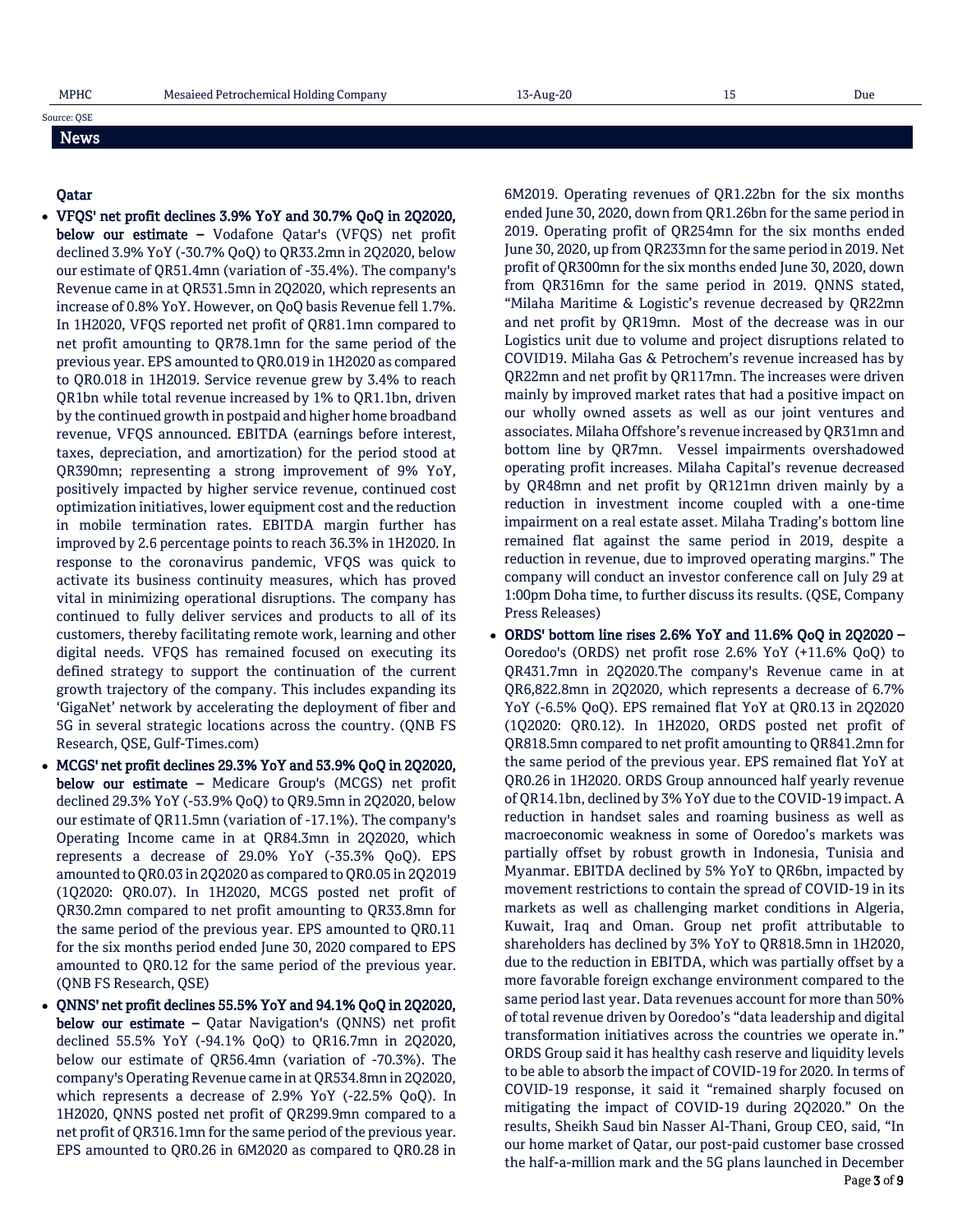attracted over 200,000 customers already. In Kuwait and Oman, we have partnered with the respective Ministry of Education to launch e-learning platforms from home for the upcoming school year 2020–2021. With digitalization at our core, we continue to invest in new products and services to power the future of connectivity. In Oman we launched 5G Home Internet which enables customers to experience connectivity up to 10 times faster than the current home Internet services, while bringing high speed Internet access to new areas of the country, and in Algeria we continue to operate the fastest 4G network in the country spanning all 48 Wilayas." Ooredoo Qatar has seen its customer numbers going up 1.3% YoY to 3.4mn in June, the company announced. (QSE, Gulf-Times.com)

- QGRI's bottom line rises 487.5% YoY and 36.3% QoQ in 2Q2020 – Qatar General Insurance & Reinsurance Company's (QGRI) net profit rose 487.5% YoY (+36.3% QoQ) to QR15.3mn in 2Q2020.The company's 'Net Earned Premiums' came in at QR29.2mn in 2Q2020, which represents a decrease of 9.5% YoY (-0.7% QoQ). EPS amounted to QR0.017 in 2Q2020 as compared to QR0.003 in 2Q2019 (1Q2020: QR0.013). In 1H2020, QGRI posted net profit of QR26.54mn compared to net profit amounting to QR23.04mn for the same period of the previous year. EPS amounted to QR0.030 for the period ended June 30, 2020 compared to EPS amounted to QR0.026 for the same period of the previous year. (QSE)
- QISI's net profit declines 25.6% YoY and 30.1% QoQ in 2Q2020 Qatar Islamic Insurance Group's (QISI) net profit declined 25.6% YoY (-30.1% QoQ) to QR17.5mn in 2Q2020.The company's Total Revenues came in at QR26.6mn in 2Q2020, which represents a decrease of 18.9% YoY (-22.9% QoQ). EPS amounted to QR0.117 in 2Q2020 as compared to QR0.157 in 2Q2019 (1Q2020: QR0.17). In 1H2020, QISI recorded net profit of QR42.48mn in comparison to net profit QR 48.28mn for the same period of the previous year. EPS amounted to QR0.283 in 1H2020 as compared to QR0.322 for the same period in 2019. (QSE, Company Press Releases)
- QSE announces Eid Al-Adha holiday for 2020 Qatar Stock Exchange (QSE) announced that Eid Al-Adha holiday will be starting from July 30, 2020 up to August 4, 2020. The market will resume trading on August 05, 2020. This is based on the instructions received from the Qatar Financial Markets Authority. (QSE)
- QFBQ to hold Investors Relation conference call on July 29 Qatar First Bank (QFBQ) will hold the conference call with the Investors to discuss the financial results for 2Q2020 on July 29, 2020 at 13:00 pm, Doha Time. (QSE)
- QCFS to hold Investors Relation conference call on August 16 Qatar Cinema & Film Distribution Company (QCFS) will hold the conference call with the Investors to discuss the financial results for 2Q2020 on August 16, 2020 at 12:00 pm, Doha Time. (QSE)
- DOHI to disclose 2Q2020 financials on August 9 Doha Insurance Group (DOHI) will disclose the financial reports for the period ending June 30, 2020 on August 9, 2020 instead of August 11 2020. (QSE)
- ERES to disclose 2Q2020 financials on August 13 Ezdan Holding Group (ERES) will disclose the financial reports for the period ending June 30, 2020 on August 13, 2020. (QSE)
- QGMD announces initial disclosure of a possible acquisition Qatari German Company for Medical Devices (QGMD)

announced with reference to Article No. (5) of the Resolution of the Board of Directors of the Qatar Financial Markets Authority No. (2) for the year 2014 to issue the mergers and acquisitions system, we are pleased to disclose that the Board of Directors intend to sign an initial agreement aimed at evaluating the Elegancia Company LLC, which is one of the companies Not listed, it works in the sectors of industry and services with the aim of acquiring it through a stock exchange deal, and this evaluation aims to arrive at an offer to be made to our valued shareholders and regulatory bodies to kindly agree in accordance with the laws and regulations in force in the State of Qatar. It is worth noting that the idea behind these acquisitions resulted in the desire of the Board of Directors to diversify the company's activities to improve its performance and raise its productivity, and once the studies and the necessary assessments are completed, communication will be made with the supervisory authorities and the relevant parties whether or not to start the completion of the acquisition, and you will be provided with the timeline for the acquisition process. (QSE)

- BRES signs a financing agreement with a local bank Barwa Real Estate Company (BRES) has announced the signing of a new financing agreement with a local Bank in the total aggregate amount of QR800mn. The purpose of the agreement is to finance the Company's working capital and current projects financing needs. The new financing period for the facility will extend to seven years. Noting that there is no conflict of interest between the contracting parties to this agreement. (QSE)
- Qatar's merchandise sector reports more than 10% growth MoM in trade surplus to QR5.88bn in June  $-$  Qatar's merchandise sector defied the pandemic challenges with it reporting more than 10% growth MoM in trade surplus to QR5.88bn this June, aided by robust double-digit export expansion to Taiwan, India and Japan. The country's merchandise trade surplus, however, witnessed 56.7% YoY decline, according to the Planning and Statistics Authority. The Asian region accounted for about 63% of Qatar's exports, while the imports came from diversified geographies. In June 2020, total exports of goods (including exports of goods of domestic origin and re-exports) were QR12.74bn, showing a 4% and 44.1% decrease on monthly and yearly basis respectively. On a monthly basis, the exports of non-crude soared 89.7% to QR1.03bn, crude by 14.8% to QR1.54bn and other commodities by 1.9% to QR1.7bn; whereas those of petroleum gases and other gaseous hydrocarbons fell 10.1% to QR7.41bn. The exports of petroleum gases and other gaseous hydrocarbons shrank 41.8% YoY, crude by 62.2%, noncrude by 41.3% and other commodities by 27.1%. Petroleum gases constituted 63% of the exports of domestic products compared to 61% a year ago period, crude 13% (19%), non-crude 9% (8%) and other commodities 15% (11%). The country's reexports amounted to QR1.06bn in June 2020, which shrank 28% on a monthly basis; even as it shot up 46.7% YoY. Qatar's total imports (valued at cost insurance and freight) amounted to QR6.86bn, which showed 13.5% and 14.8% decrease on a monthly and yearly basis respectively in the review period. (Gulf-Times.com)

# International

 Fed announces extension in lending facilities until end of the year - The US Federal Reserve said on Tuesday it will extend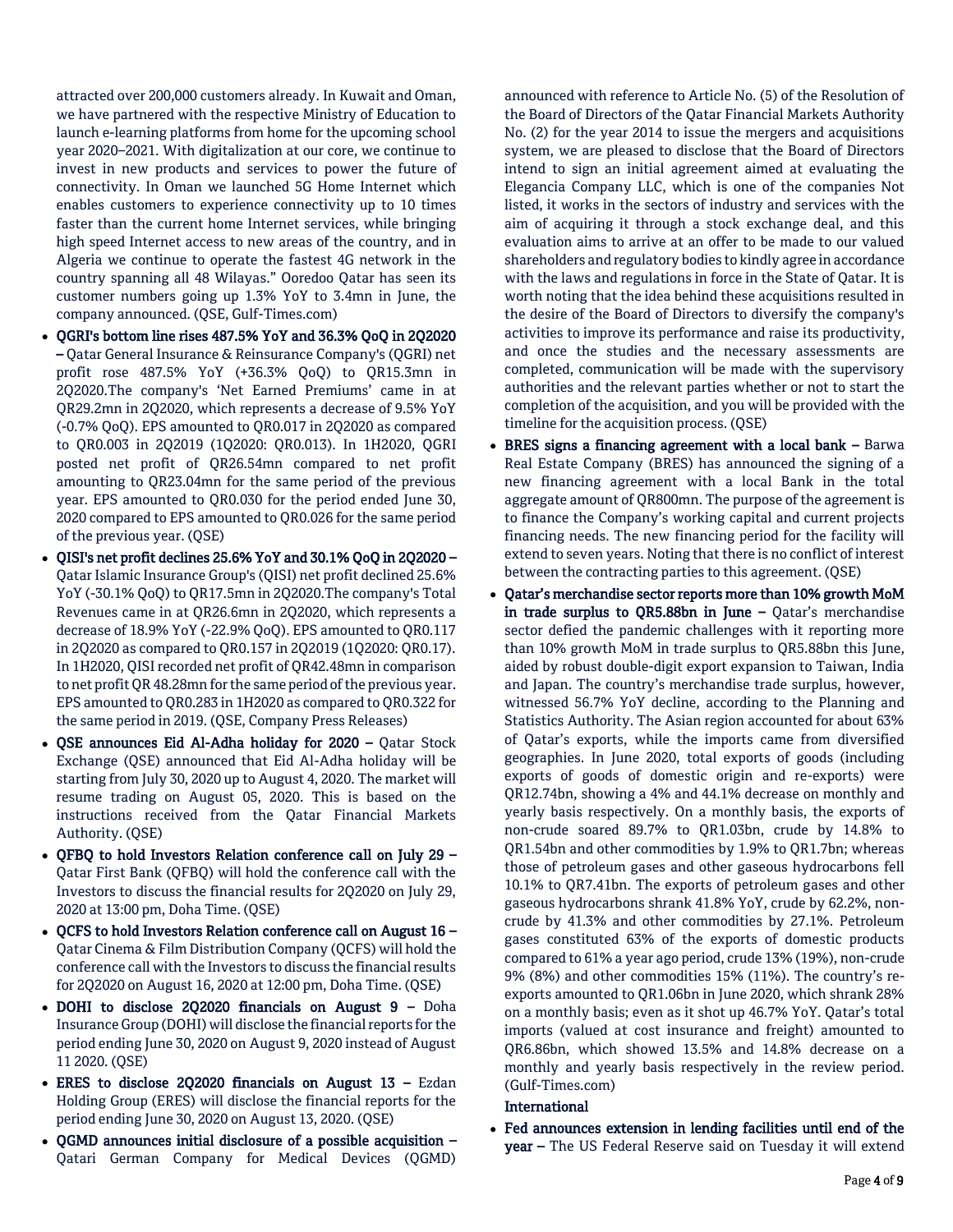several of its lending facilities through the year-end as the central bank continues to dial back expectations on how quickly the US economy will recover from the novel coronavirus pandemic. The extensions apply to those facilities that were due to expire on or around September 30, the Fed said in a statement. "The three-month extension will facilitate planning by potential facility participants and provide certainty that the facilities will continue to be available to help the economy recover," the Fed said. Hopes for a quick recovery have been dashed as the US continues to struggle to contain the virus. A resurgence in new cases has forced some authorities in the hard-hit South and West regions to close businesses again or halt re-openings. The US central bank said the extensions apply to the Primary Dealer Credit Facility, Money Market Mutual Fund Liquidity Facility, Primary Market Corporate Credit Facility, Secondary Market Corporate Credit Facility, Term Asset-Backed Securities Loan Facility, Paycheck Protection Program Liquidity Facility, and Main Street Lending Program. All are designed to keep credit flowing to businesses and households and stave off long-term harm to the economy. Tens of millions are still out of work and fears are growing that the situation could worsen again as relief programs reach their initially scheduled end. (Reuters)

- US homeownership rate rises to highest level since 2008 The US homeownership rate rose to its highest level in nearly 12 years in the second quarter as low mortgage rates boosted demand for housing, offsetting record unemployment triggered by the COVID-19 crisis. The homeownership rate rose to 67.9% in the April-June quarter, up from 65.3% in the first quarter, a record increase, according to a report from the Commerce Department released on Tuesday. It was the highest rate since the third quarter of 2008. The homeownership rate was 64.1% a year ago. The rental vacancy rate dropped to 5.7% from 6.6% in the first quarter, reaching the lowest level since the second quarter of 1984, according to the report. (Reuters)
- US consumer confidence declines in July US consumer confidence ebbed in July amid a flare-up in COVID-19 infections across the country, which is threatening the economy's recovery from an unprecedented recession caused by the pandemic. The Conference Board said on Tuesday its consumer confidence index dropped to a reading of 92.6 this month from 98.3 in June. Economists polled by Reuters had forecast the index would drop to 94.5 in July. The reopening of businesses has boosted economic activity in recent months, but left the country struggling to contain the resurgence in new cases of the coronavirus, forcing some authorities in the hard-hit South and West regions to either close businesses again or halt reopenings. The number of people submitting claims for unemployment benefits increased in mid-July for the first time since late March, when the closures of nonessential businesses almost ground the economy to a halt. The economy slipped into recession in February. The Conference Board survey's present situation measure, based on consumers' assessment of current business and labor market conditions, rose to a reading of 94.2 this month from 86.7 in June. The expectations index based on consumers' short-term outlook for income, business and labor market conditions dropped to 91.5 from a reading of 106.1 in June. The share of consumers expecting an increase in income was little changed at 15.1% this month and the proportion anticipating a drop rose to 15.0% from 14.1%. (Reuters)
- CBI: UK retail sales survey highest since April 2019 A gauge of British retail sales surged in July to its highest level in over a year as more of the economy reopened following the coronavirus lockdown, driven mostly by grocery sales, a survey showed on Tuesday. The Confederation of British Industry's (CBI) monthly retail sales balance rose to +4 from -37 in June, its highest since April 2019 but still signaling only modest year-on-year growth in sales. The survey chimed with other retail indicators showing a rebound is underway. Official data last week showed retail sales volumes neared pre-coronavirus lockdown levels in June when non-essential stores in England reopened. "It's great to see retail sales stabilize this month, but this doesn't tell the whole story," said CBI chief economist Rain Newton-Smith. Retail sales account for less than a fifth of overall household spending. Other sectors, such as bars and restaurants, have reported subdued demand since reopening in England on July 4. Only three out of nine retail sectors reported on by the CBI showed year-on-year growth in July - groceries, hardware and DIY, and 'other normal goods' - though most categories of store reported an improvement from June. (Reuters)
- BRC: UK retailers scale back discounting in July British retailers discounted their goods less in July than the month before, after consumer demand picked up in many sectors as coronavirus lockdown restrictions eased, data from the British Retail Consortium showed on Wednesday. Average shop prices in July were 1.3% lower than a year before, compared with 1.6% lower in June and a record 2.4% fall in May. July's reading was driven by a smaller price fall of 2.9% for non-food prices in July, down from a 3.4% drop in June. "Sectors which saw a release of pentup demand, such as electricals and furniture, saw fewer promotions," BRC Chief Executive Helen Dickinson said. But other sectors such as health and beauty remained under significant pressure, she added. Inflation in the food sector - one of the few areas to increase sales during lockdown, as more British people ate at home - remained unchanged at 1.5%. Wednesday's data broadly tally with official data last week which showed overall retail spending rebounded to around its pre-COVID level in June after a previous slump of more than 20%, but that there were marked differences between sectors. Supermarkets, home hardware and online stores have done well, while sales of clothing and many other less essential goods remain significantly down compared with a year ago. Figures from the Confederation of British Industry suggested a similar pattern continued in early July. The BRC survey was conducted between July 1 and July 7. (Reuters)
- Eurozone outlook gets slight boost from EU stimulus deal Eurozone economic growth next year will be slightly stronger than previously thought, according to a Reuters poll of forecasters taken after European Union leaders agreed on 750bn Euros to support economies ravaged by the coronavirus. But economists surveyed July 22-28 also concluded it would take two or more years for Eurozone GDP to reach pre-COVID-19 levels, despite trillions of euros of stimulus from the European Central Bank and governments. The deal, which was not unexpected but was decided earlier than many analysts had anticipated, will bring the EU to the capital markets as a borrower for the first time. But that economic stimulus will not be felt until 2021. About three-quarters of economists, or 29 of 38, said their confidence around the prospects for Eurozone economies from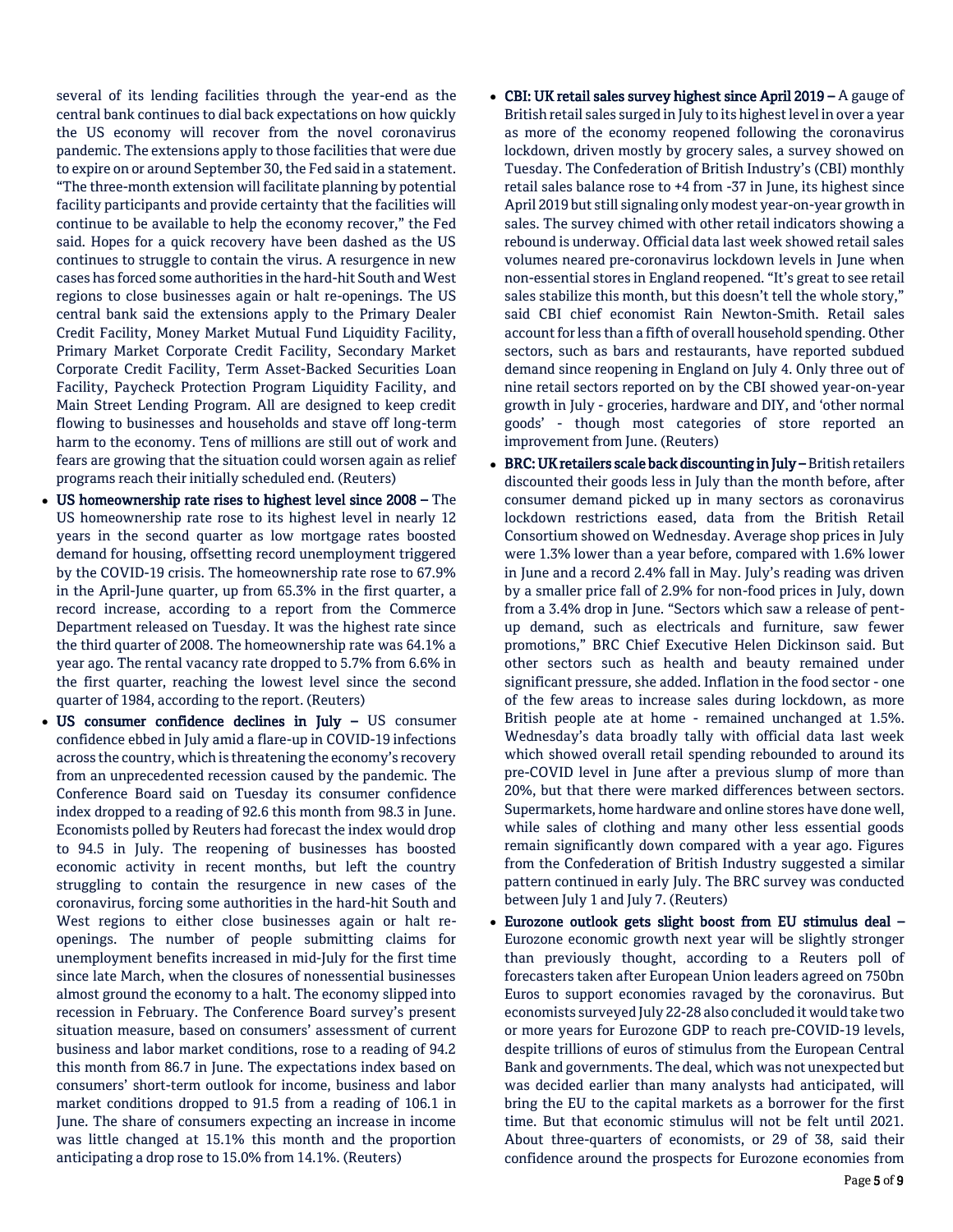next year onward had improved, including three who said it had significantly improved. But for now, they only marginally upgraded their growth forecasts. (Reuters)

- Ifo: German car sector among biggest winners as export expectations pick up – Export expectations in the manufacturing sector of Europe's largest economy rose in July, with the automotive industry among the biggest winners, the Ifo institute said, in a boon for a sector that has been hit hard by the coronavirus pandemic. The car industry, spearhead of Germany's export-driven economy, has taken a beating from the pandemic that halted production at some sites during a lockdown that came as companies were already struggling to shift away from diesel- and petrol-powered cars toward "green" electric vehicles. The Ifo institute said its index tracking export expectations in the manufacturing sector rose to 6.9 points in July from -2.2 the previous month thanks to an economic recovery in many countries. (Reuters)
- Spain's Economy Minister agrees 100% with ECB measures to support economy - The Spanish Economy Minister Nadia Calvino on Tuesday said she agreed with the measures announced by the European Central Bank (ECB) aimed at strengthening financial markets and supporting the economy. "I agree 100% with all the recommendations issued by the ECB or the relevant supervisory authorities aimed at strengthening the capacity of financial markets to operate so that they remain a factor of stability and part of the solution and the way out of this exceptional situation," Calvino said. On Tuesday, the ECB extended a recommendation to Eurozone banks not to pay dividends until the end of the year and allowed them to eat into their capital and liquidity buffers for even longer, to help them cope with the economic fallout of the coronavirus pandemic. (Reuters)
- Minister: Italy will help tourism, auto sectors in next stimulus  $drive - Italy's latest stimulus package, aimed at helping the$ economy overcome the coronavirus pandemic, will include help for the tourism and auto sectors, Economy Minister Roberto Gualtieri said on Tuesday. The government has said it will present the measures, worth a total 25bn Euros (\$29.32bn), in an emergency decree early in August. A source told Reuters this month that slightly less than 1bn Euros would be allocated to strengthen current incentives to encourage sales of state-of-theart combustion engine cars as well as electric and hybrid vehicles. Gualtieri told lawmakers that part of the extra spending would be used to extend financing for temporary layoff schemes "for a further 18 weeks on a selective basis". Companies hit hardest in the first half of 2020 will be entitled to ask for more help, he added. The latest stimulus will drive the 2020 budget deficit to 11.9% of national output, versus a goal of 10.4% set in April, while the country's public debt is set to rise to 157.6% of GDP this year. The new measures come on top of some 75bn Euros Rome has already deployed to help businesses and families. (Reuters)
- Brazil posts record current account surplus for June, attracts portfolio inflows – Brazil posted a current account surplus in June for the third straight month, data showed on Tuesday, the first time this has happened since 2007, and attracted portfolio inflows for the first time since before the onset of the coronavirus pandemic. The current account surplus last month

was \$2.2bn, the central bank said, less than the \$3.8bn economists in a Reuters poll had forecast, but a record for any June since the central bank began compiling data in 1995. The surplus was partly driven by a widening trade surplus to \$6.9bn as the economic crisis hit imports much harder than exports and narrowed the overall current account gap over the preceding 12 months to 2.35% of GDP. That is the narrowest deficit in just over a year, central bank figures showed. The central bank said it revised the figures for March to an \$11mn deficit from a \$868mn surplus, meaning Brazil has now recorded a surplus for three consecutive months instead of four. Brazil reversed months of portfolio outflows, attracting a net \$5.5bn into its equity and debt markets, the first inflow since January. Almost all of that, just over \$5bn, was bond inflows, the central bank said. That reduced the net portfolio outflow so far this year to \$25.9bn. (Reuters)

- Brazil sheds 1.2mn job in first half of year, but losses slow sharply in June – Brazil's economy lost 1.2mn formal jobs in the first half of the year, official figures showed on Tuesday, but the losses almost evaporated in June, indicating that the labor market is over the worst of the coronavirus crisis. The economy lost 10,984 formal jobs in June, economy ministry figures showed, by far the smallest monthly decline since the onset of the coronavirus pandemic earlier this year. While it marked the fourth month in a row of jobs losses, the decline was significantly less than that seen in each of the previous three months when hundreds of thousands of jobs were lost. Work and Pensions Secretary Bruno Bianco said the figures were a clear sign that the labor market is strengthening, and that a "Vshaped" economic rebound is distinctly possible. June's figures followed an upwardly revised 350,000 formal job losses in May and brought the net loss in the first six months of the year to almost 1.2mn. While June clearly marked an improvement on recent months, the accumulated job losses in the first half of this year are roughly double and treble the same periods in 2015 and 2016, respectively, when Brazil was last in deep recession. The number of formally registered jobs in Brazil stood at 37.6mn in June, the lowest figure for any June since 2011, the economy ministry said. (Reuters)
- Brazil jobs figures show V-shaped economic recovery is possible – Brazil's formal job figures for June show the labor market is recovering from the depths of the COVID-19 crisis and that a "Vshaped" economic recovery is distinctly possible, Work and Pensions Secretary Bruno Bianco said on Tuesday. Bianco was speaking in an online presentation after Economy Ministry figures showed the economy shed 11,000 formal jobs in June, by far the smallest fall in employment since the onset of the crisis earlier this year. (Reuters)

# Regional

 Coronavirus hits Gulf banks in 2Q2020 but full impact of bad loans looms - Most Gulf banks' profits plunged in the second quarter after a spike in impairment charges for expected credit losses, as regional economies reel from the double blow of low oil prices and the coronavirus outbreak. But the banks may need to set aside even more money in the second half of the year to cover bad loans, as their full impact on banks has so far been curbed by stimulus measures allowing debt repayment delays, analysts say. "Given that we have payment holidays, the current asset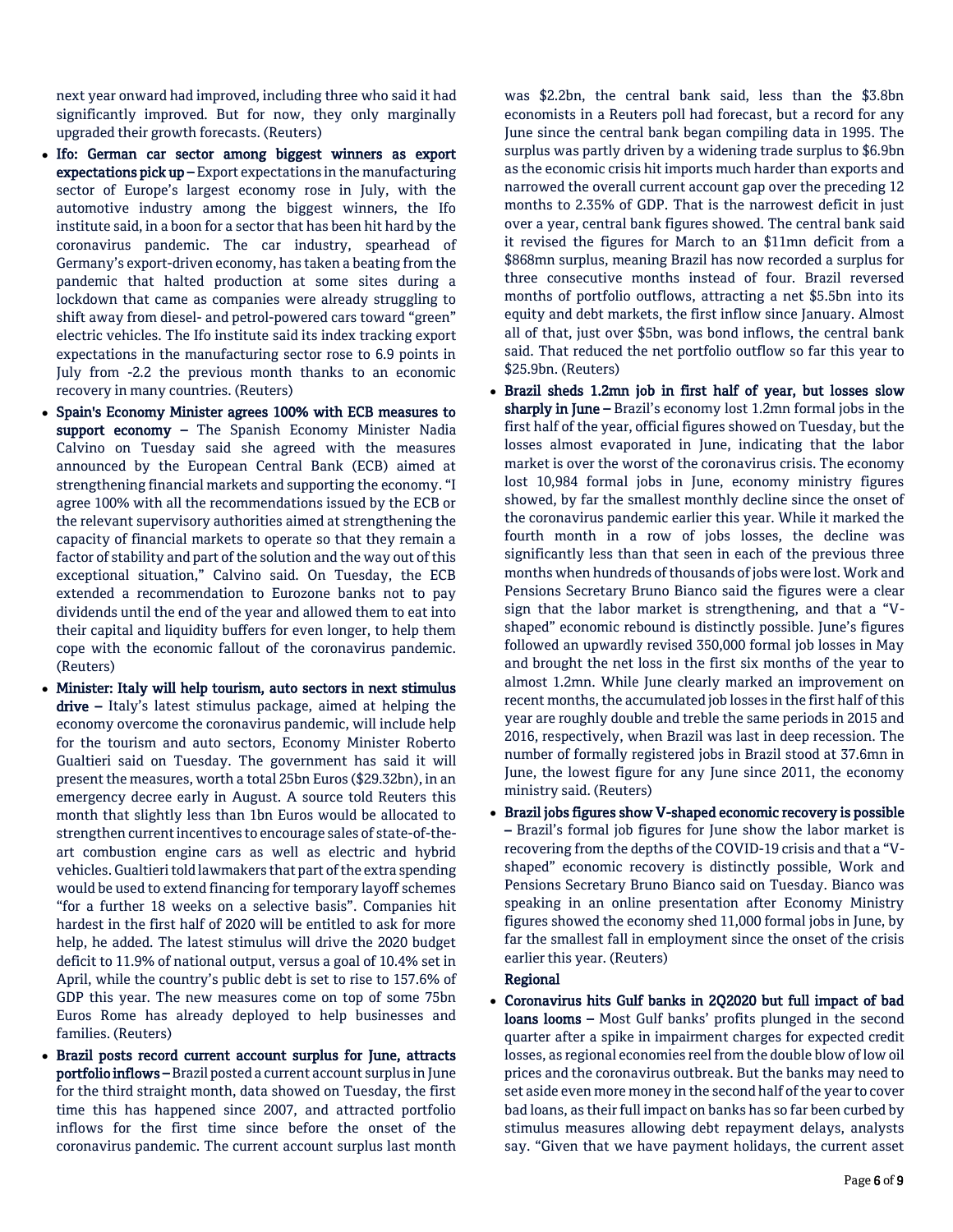quality metrics as measured by the non-performing loans, still does not fully reflect the true size of these non-performing loans," a Senior Analyst at Moody's, Ashraf Madani said. "Hence we expect further pressure on provisioning charge once those NPLs (non-performing loans) get reflected in the financial position of banks and as they move to stage 3." Stage 3 loans are NPLs that require significant write downs. Saudi Arabia's largest lender, National Commercial Bank, saw its quarterly profit drop by 22.3% year on year to SR2.1bn due to a decline in operating income and higher operating expenses. "Total operating expenses including impairments were higher by 18.4% mainly due to higher net impairment charge for expected credit losses," the bank said in a bourse filing this week. (Reuters)

- Saudi Arabia posts SR109.2bn deficit in second quarter as oil revenues slump – Saudi Arabia posted a deficit of SR109.2bn in the second quarter this year as low oil prices hurt revenues, according to a finance ministry report on quarterly budget performance. The coronavirus crisis has hurt the non-oil sectors of the world's largest oil exporter this year, adding to the impact of historic price lows on the economy. Oil revenues declined by 45% YoY in the second quarter to \$25.5bn. Total revenues dropped 49% to nearly \$36bn. Total second-quarter expenditures dropped annually by 17% to around \$65bn, the document showed. "A pullback in spending is essential for containing the deficit," Chief Economist at Abu Dhabi Commercial Bank, Monica Malik said. "The proactive stance of the government was already reflected in the austerity measures announced in April. However, these will dampen the recovery outlook," she said. Facing a deep recession this year, Saudi Arabia has introduced measures such as removing a cost-ofliving allowance for state employees and tripling value-added tax to 15% to bolster state revenues. (Reuters)
- Saudi Arabia's June net foreign assets fall to SR1,661.14bn Saudi Arabian Monetary Authority (SAMA) published foreign assets and reserves data for June which showed that June net foreign assets fell to SR1,661.14bn. Total reserve assets fell to SR1,677.9bn from SR1,684.9bn in May. Investment in foreign securities rose to SR1,031.7bn from SR1,018.8bn in May. FX and deposits abroad fell to SR602.6bn from SR622.9bn in May. The M1 money supply rose 12.8% from year an ago, the M2 money supply rose 9.9% from an year ago and the M3 money supply rose 9% from an year ago. (Bloomberg)
- Nakheel in talks with banks to refinance debt  $-$  Dubai property developer Nakheel recently approached banks to refinance loans, Reuters reported, citing three unidentified sources. The refinancing would include debt Nakheel raised to develop its Deira Mall project, sources said. "As part of our usual business operations, we are in discussions with lenders and will announce further details as appropriate in due course," Nakheel said. (Bloomberg)
- AJMANBAN's net profit falls 14.9% YoY to AED38.4mn in 2Q2020 – Ajman Bank (AJMANBAN) recorded net profit of AED38.4mn in 2Q2020, registering decrease of 14.9% YoY. Income from Islamic financing and investing assets fell 12.5% YoY to AED216.0mn in 2Q2020. Net operating income fell 24.6% YoY to AED118.6mn in 2Q2020. Total assets stood at AED23.55bn at the end of June 30, 2020 as compared to AED23.63bn at the end of December 31, 2019. Islamic financing

and investing assets (net) stood at AED17.8bn (+3.8% YTD), while Islamic customers' deposits stood at AED14.8bn (-1% YTD) at the end of June 30, 2020. EPS came in at AED0.018 in 2Q2020 as compared to AED0.021 in 2Q2019. (DFM)

- ADNOC considers stake sale in \$5bn of properties Abu Dhabi National Oil Co. (ADNOC) is exploring the possibility of selling a stake in its real estate portfolio, the latest effort by the stateowned energy producer to raise funds and attract foreign investors. Initial estimates value the properties at about \$5bn, according to sources. The plan is in its inception stage and could still change, they said. A potential deal could be structured along the same lines as the energy firm's sale of a \$10.1bn stake in its natural-gas pipelines last month, the people said. In that transaction, ADNOC sold a 49% holding in a new subsidiary housing the assets to a group of investors including Global Infrastructure Partners, Brookfield Asset Management Inc., Ontario Teachers' Pension Plan and Singapore's sovereign wealth fund. (Bloomberg)
- EDF-Jinko Power consortium wins deal for major solar project in Abu Dhabi – A consortium formed by French state-controlled power group EDF and its Chinese partner Jinko Power Technology has been awarded the Al Dhafra solar project in Abu Dhabi, United Arab Emirates, EDF said on Monday. EDF said the Abu Dhabi solar photovoltaic plant would have a capacity of 2 GW, which would make it the largest single-project solar plant in the world, generating the equivalent electricity to power more than 160,000 households each year. EDF and Jinko Power will each hold a 20% stake in the project, while the remaining 60% will be held by Abu Dhabi firms TAQA and Masdar. The companies are set to start construction by the end of 2020, and the project is expected to generate more than 4,000 jobs during the construction phase. (Reuters)
- FAB's net profit falls 25.1% YoY to AED2,411.5mn in 2Q2020 First Abu Dhabi Bank (FAB) recorded net profit of AED2,411.5mn in 2Q2020, registering decrease of 25.1% YoY. Net interest income fell 1.2% YoY to AED3,262.7mn in 2Q2020. Operating income fell 6.9% YoY to AED4,795.1mn in 2Q2020. Total assets stood at AED866.0bn at the end of June 30, 2020 as compared to AED822.0bn at the end of December 31, 2019. Loans and advances stood at AED384.6bn (-5.7% YTD), while customer accounts and other deposits stood at AED518.7bn (-0.1% YTD) at the end of June 30, 2020. Diluted EPS came in at AED0.21 in 2Q2020 as compared to AED0.29 in 2Q2019. (ADX)
- NBF's net profit falls 81.8% YoY to AED65.1mn in 1H2020 National Bank of Fujairah (NBF) recorded net profit of AED65.1mn in 1H2020, registering decrease of 81.8% YoY. Operating Income fell 10.2% YoY to AED755.6mn in 1H2020. Net impairment provisions rose 117.4% YoY to AED456.3mn in 1H2020. Total assets stood at AED44.5bn at the end of June 30, 2020 as compared to AED42.8bn at the end of December 31, 2019. Loans and advances and Islamic Financing receivables stood at AED26.4bn (-2.6% YTD), while customers' deposits and Islamic customer deposits stood at AED32.9bn (+3.1% YTD) at the end of June 30, 2020. (ADX)
- Kuwait's KIPIC starts operation of gas line feeding Al-Zour -Kuwait Integrated Petroleum Industries Co (KIPIC) has begun operating the gas line that will feed its long-delayed Al-Zour refinery, state news agency KUNA said on Tuesday. Originally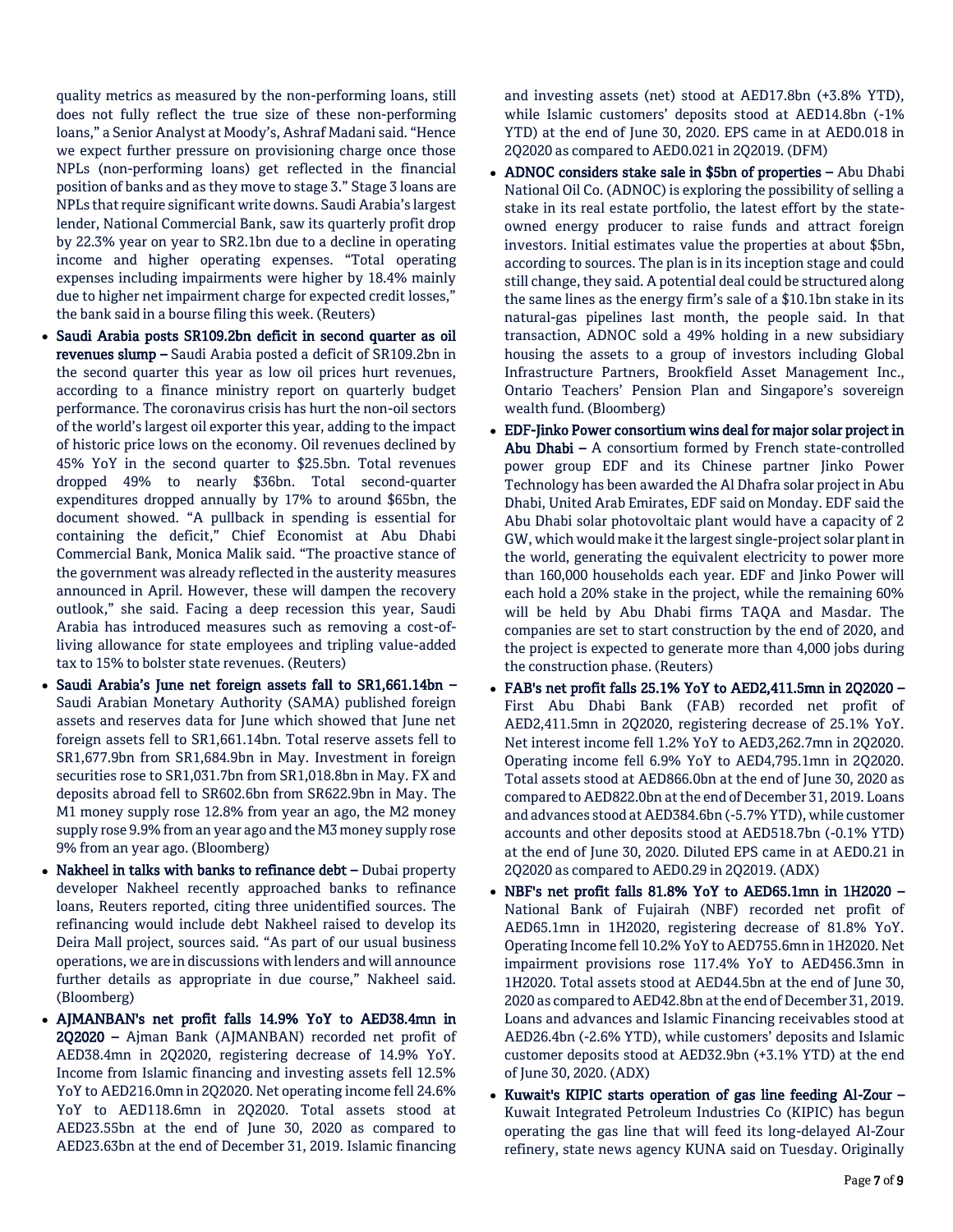planned more than a decade ago but repeatedly delayed, Al-Zour will be the largest integrated refinery and petrochemicals plant in Kuwait. Al-Zour's production capacity is estimated at 615,000 bpd, increasing Kuwait's overall refining capacity to over 1.5mn bpd. KIPIC, a subsidiary of the Kuwait Petroleum Corporation, appointed a unit of US multinational Honeywell International last year to provide technology and production systems for Al-Zour. (Reuters)

- NBK reported net income for the first half of KD111.1mn National Bank of Kuwait (NBK) reported net income for the first half of KD111.1mn, registering a fall of 47% YoY. The 1H2020 operating revenue came in at KD414.6mn, a fall of 8.3% YoY. The bank cites higher provision charges for credit losses and impairment losses, lower net operating income and higher expenses. Net interest income and net income from Islamic financing fell 7.5%; net fees and commissions fell 9%. NBK says it is exploring opportunities to substantially grow wealth management business to "diversify income geographically and to increase share of fee-based and capital-light contribution." All significant exposures are being closely reviewed to assess the impact of the coronavirus. (Bloomberg)
- Boubyan Bank records first half net income of KD17.1mn Boubyan Bank has announced KD44mn in operating profits for the first half of this year, despite the exceptional situation the world and Kuwait are going through due to the unprecedented repercussions of the Covid-19 pandemic that swept the globe over the past months, leading to the halt of almost all aspects of our daily lives. Furthermore, the Bank continued its prudent approach by allocating KD25mn in provisions, thereby ending the first half of the year with KD17.1mn in net profits. With Boubyan Bank's acquisition of the Bank of London and Middle East "BLME" during 1Q2020 of this year, the combined assets of Boubyan Bank Group grew by 28 % until the end of 2Q2020 to reach KD6.1bn. Also, the total of customers' deposits grew by 19 % to reach KD4.7bn, while the financing portfolio grew by 28 % to reach KD4.5bn, and operating income grew by 8% to reach KD79mn. (Zawya, Bloomberg)
- Kuwait sells KD200mn 91-day bills; bid-cover at 13.4x Kuwait sold KD200mn of 91-day bills due on October 27, 2020. Investors offered to buy 13.4 times the amount of securities sold. The bills have a yield of 1.25% and settled on July 28, 2020. (Bloomberg)
- Oman asks ministries to rethink 2021 spending to reduce deficit – Oman's government has asked ministries to slow down projects and identify spending priorities as it looks to tackle the widest budget deficit among Gulf Arab economies. In a directive to ministries ahead of the country's fiscal preparation for 2021, the sultanate's Finance Ministry told the government bodies to avoid exceeding the spending limits set down by the revised budget this year. The aim is "to prioritize the execution of essential projects that serve economic and social objectives while also slowing down non-essential projects as well as prioritizing the operating of completed projects," according to a guidance published on the Finance Ministry's website. (Bloomberg)
- Bahrain June consumer prices fall 3.4% YoY and 0.6% MoM Information & eGovernment Authority in Manama published Bahrain's June consumer price indices which showed that consumer prices fell 3.4% YoY and 0.6% MoM. Food and non-

alcoholic beverages price index rose 6.9% YoY in June compared to a rise of 5.2% in the previous month. (Bloomberg)

- Investcorp closes Harvest CLO XXIV at €250mn Investcorp announced that its Credit Management business held the final closing of an approximate €250mn collateralized loan obligation, known as Harvest CLO XXIV DAC (Harvest XXIV). This is the second CLO issued by Investcorp in 2020, following the successful closing of €489mn Harvest CLO XXIII in March 2020, which remains the largest European CLO issued year to date. This transaction also represents the firm's 17th "2.0" (second generation, post-financial crisis) European CLO and brings total assets under management (AUM) in European CLOs to over €7bn. The CLO attracted strong interest from 19 external investors and is backed by a diversified portfolio of seniorsecured leveraged loans across typically defensive, resilient industries such as Services, Healthcare, Software and Education. The notes offered in the transaction are subject to a one-year non-call and three-year reinvestment period. (Bahrain Bourse)
- Bahrain sells BHD150mn of 4.5% 2025 bonds; bid-cover of 2.27x – Bahrain sold BHD150mn of 2025 bonds due on July 30, 2025. Investors offered to buy 2.27 times the amount of securities sold. The bonds have a yield of 4.5% and will settle on July 30, 2020. (Bloomberg)